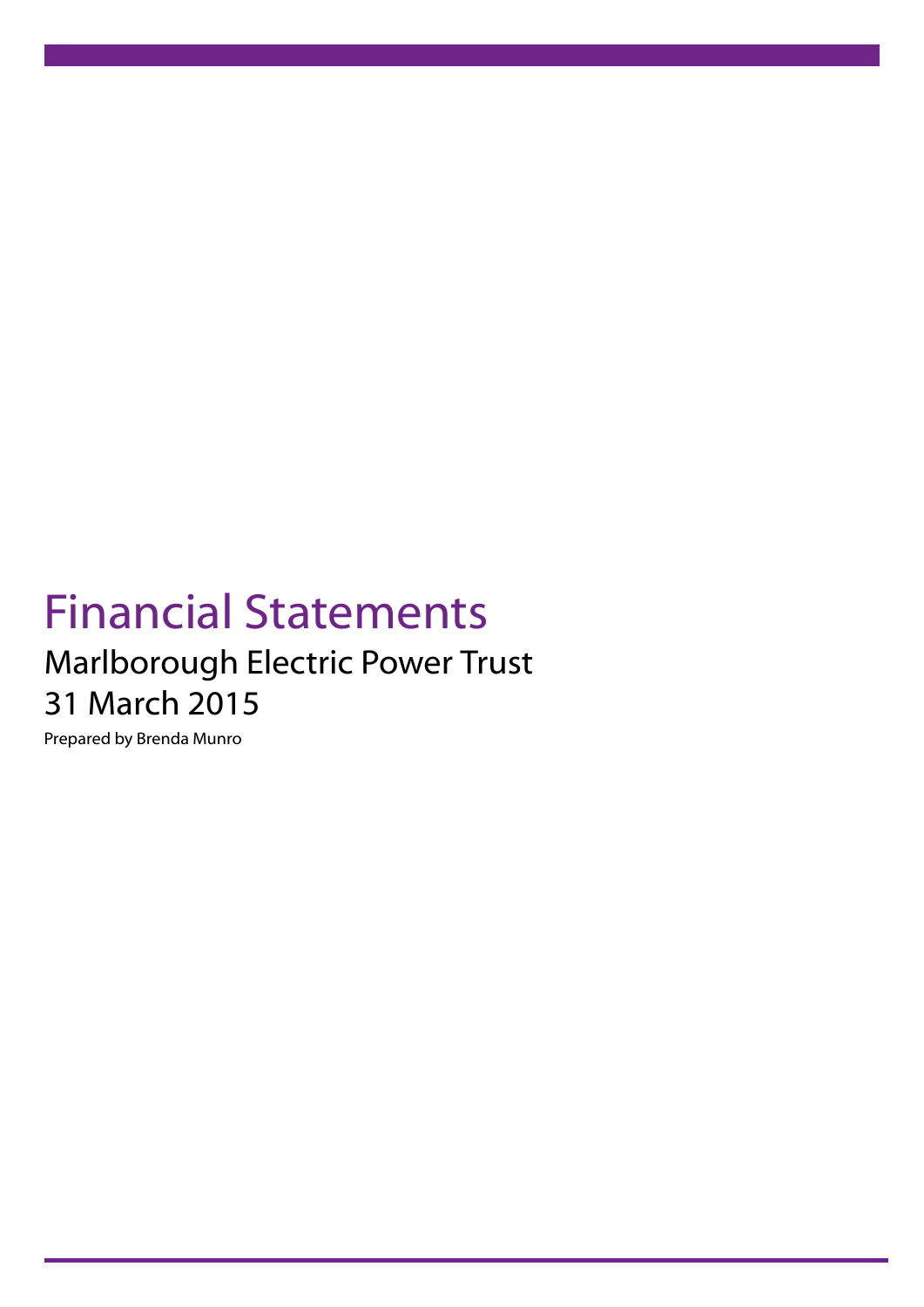## **Contents**

| <b>Trust Directory</b>                    | 3  |
|-------------------------------------------|----|
| <b>Statement of Financial Position</b>    | 4  |
| <b>Statement of Financial Performance</b> | 5. |
| <b>Statement of Movements in Equity</b>   | 6  |
| Notes to the Financial Statements         |    |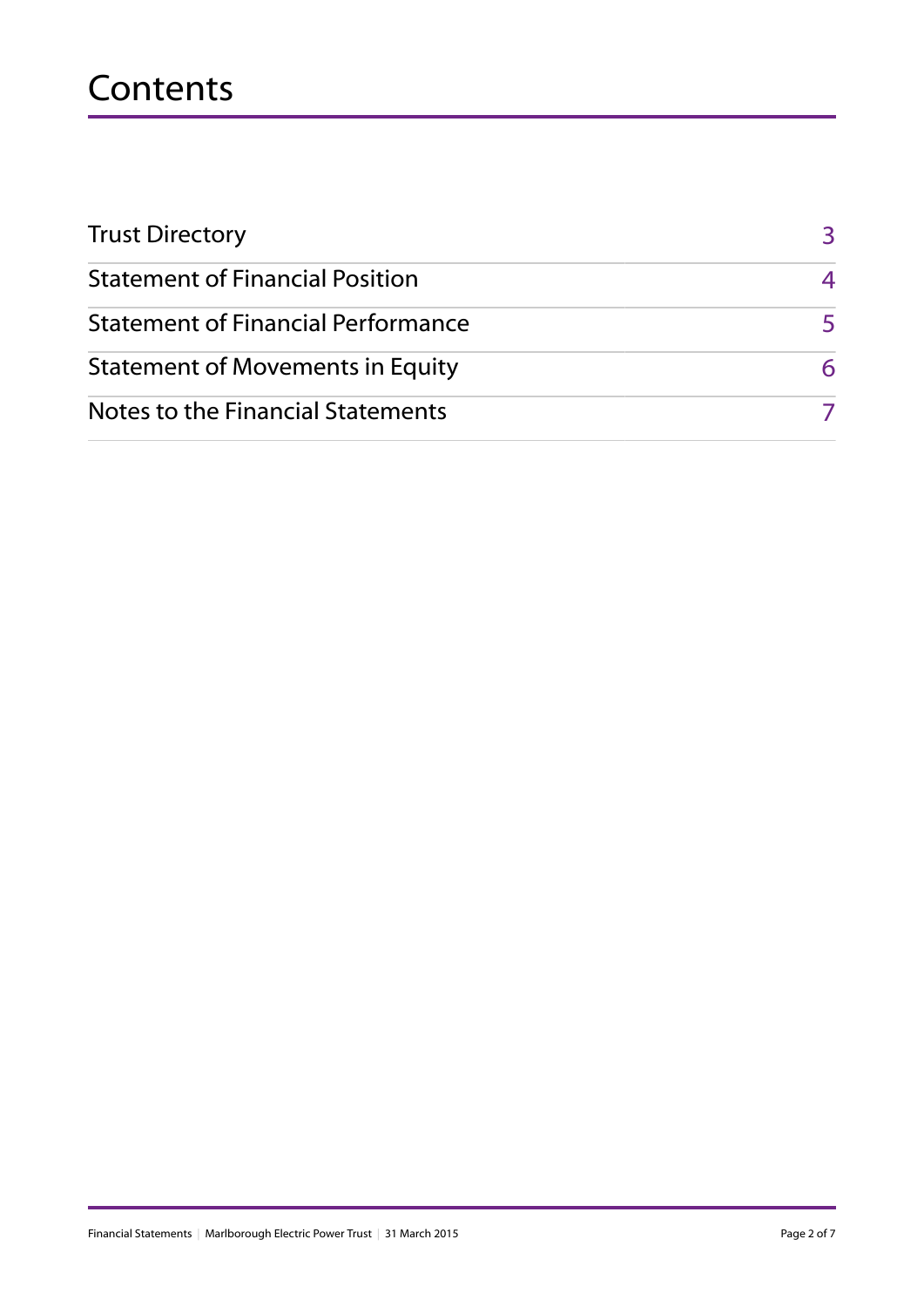

### Marlborough Electric Power Trust For the year ended 31 March 2015

### **1. Date of Formation**

The Trust was formed on the 28th April 1993.

### **2. Nature of Business**

The principal activity is that of an Electricity Consumer Investment Trust

### **3. Trustees**

W Ross Inder - Chairman Ian Martella - Deputy Chair John Cuddon Paul Ham Clive Ballett Malcolm Aitken

Trust Secretary - Brenda Munro

### **4. Beneficiaries**

Power Consumers of Marlborough

#### **5. Accountants**

Blenheim Accounting Ltd

36 Maxwell Road Blenheim Ph 03 5775674 Fax 03 5775675

#### **6. Bankers**

Westpac PO Box 10 Blenheim 7240 Ph: 0800 400 600

### **7. Lawyers**

Gascoigne Wicks PO Box 2 Blenheim 7240 Ph: 03 578 4229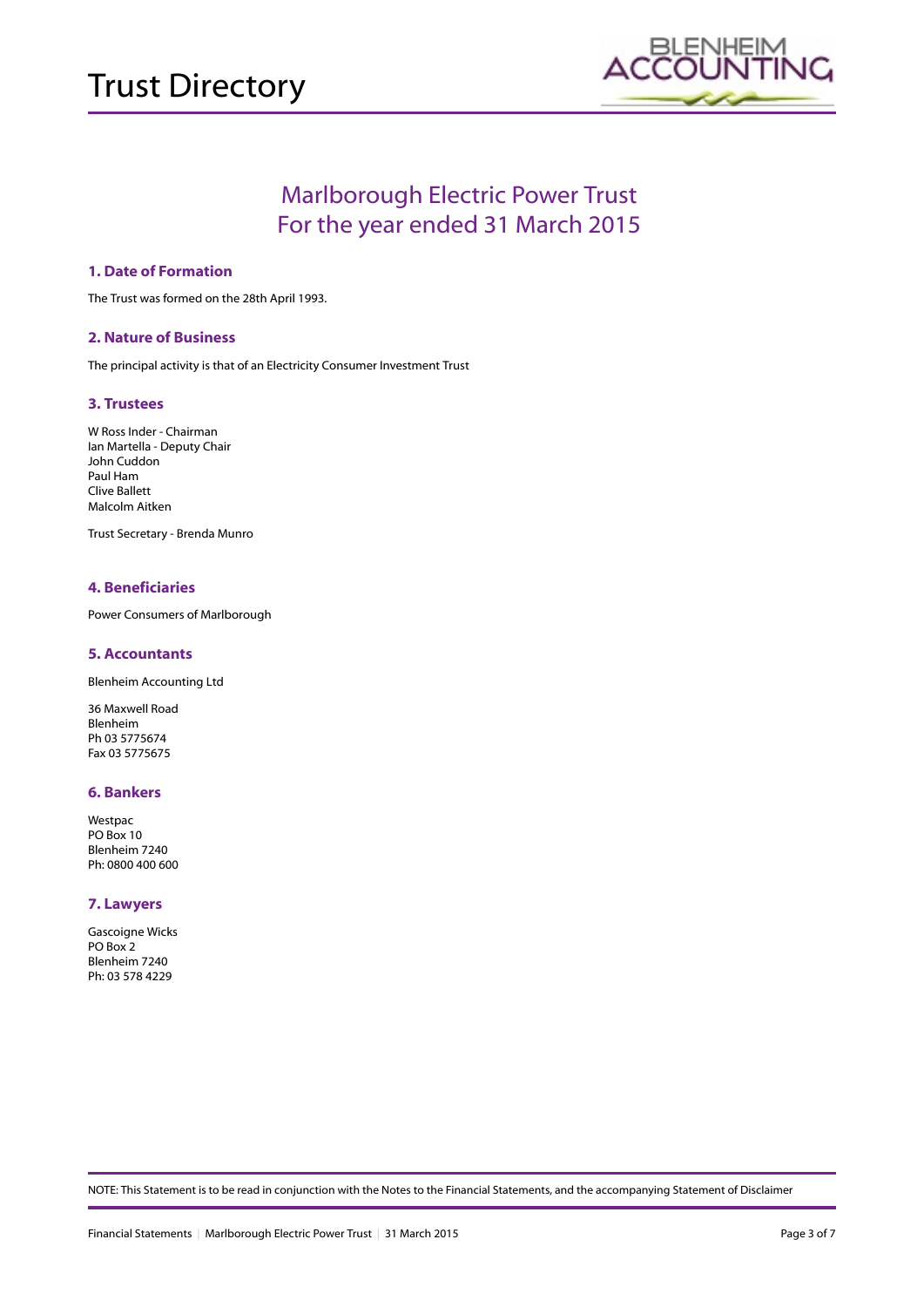

### Marlborough Electric Power Trust As at 31 March 2015

<span id="page-3-0"></span>

|                                         | 31 Mar 2015 | 31 Mar 2014 |
|-----------------------------------------|-------------|-------------|
| <b>Assets</b>                           |             |             |
| <b>Current Assets</b>                   |             |             |
| Payments in Advance                     | 9,839       |             |
| <b>Cash and Bank Balances</b>           |             |             |
| Cheque Account                          | 1,799,338   | 1,731,478   |
| <b>Online Saver</b>                     | 75,465      | 298,855     |
| <b>Total Cash and Bank Balances</b>     | 1,874,803   | 2,030,332   |
| <b>Total Current Assets</b>             | 1,884,642   | 2,030,332   |
| <b>Non Current Assets</b>               |             |             |
| <b>Related Party Transactions</b>       |             |             |
| Marlborough Lines Ltd - Shares          | 333,228,000 | 257,870,000 |
| <b>Total Related Party Transactions</b> | 333,228,000 | 257,870,000 |
| <b>Total Non Current Assets</b>         | 333,228,000 | 257,870,000 |
| <b>Total Assets</b>                     | 335,112,642 | 259,900,332 |
| <b>Liabilities</b>                      |             |             |
| <b>Current Liabilities</b>              |             |             |
| Accounts Payable                        | 43,816      | 56,466      |
| Taxation                                |             |             |
| <b>Total Current Liabilities</b>        | 43,816      | 56,466      |
| <b>Total Liabilities</b>                | 43,816      | 56,466      |
| <b>Net Assets</b>                       | 335,068,827 | 259,843,866 |
| <b>Equity</b>                           | 335,068,827 | 259,843,866 |

### **Signoff**

Signed by

\_\_\_\_\_\_\_\_\_\_\_\_\_\_\_\_\_\_\_\_\_\_\_\_\_\_\_\_\_\_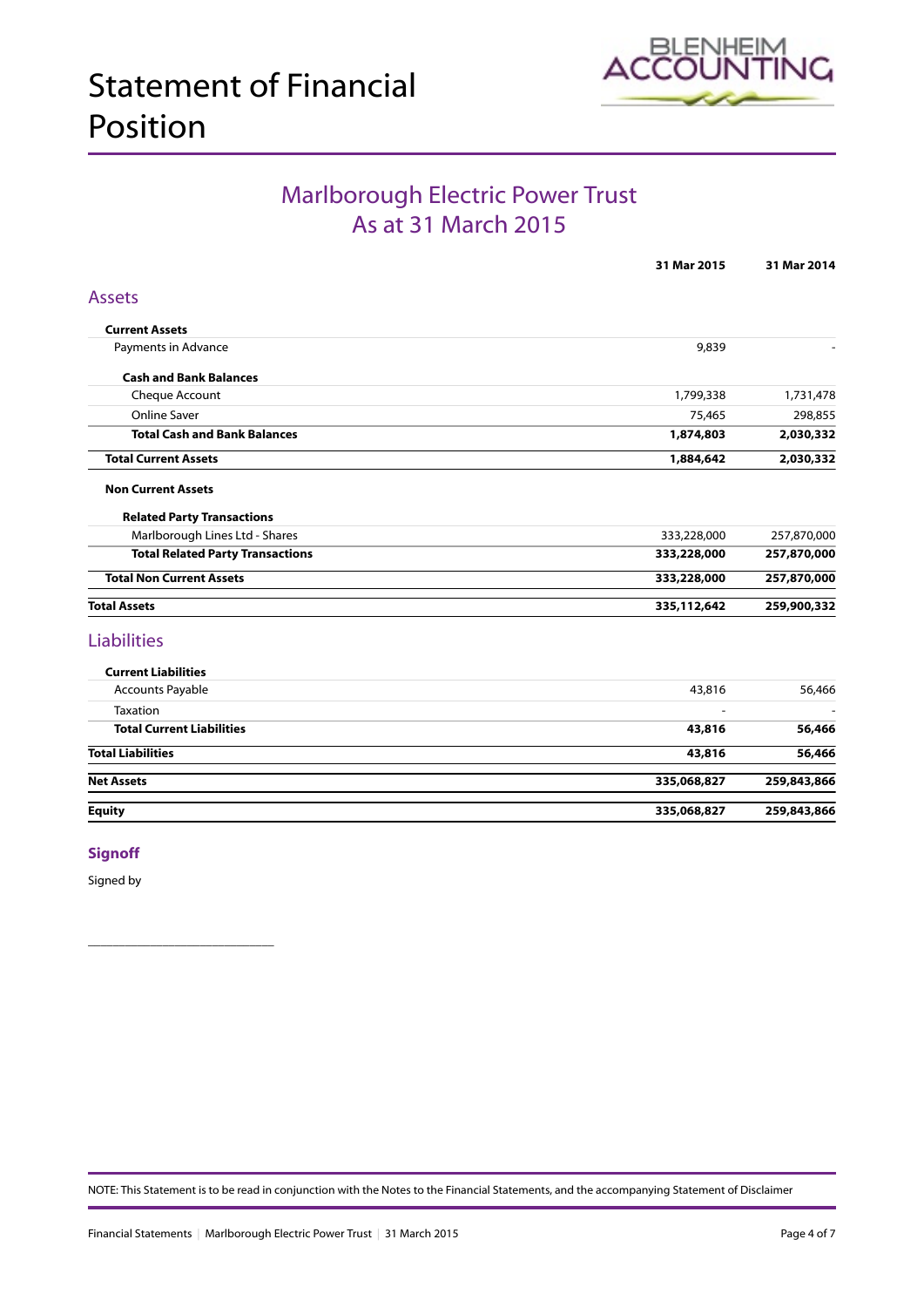

### Marlborough Electric Power Trust For the 12 months ended 31 March 2015

|                                                                   | <b>Mar-15</b> | <b>Mar-14</b> |
|-------------------------------------------------------------------|---------------|---------------|
| Income                                                            |               |               |
| <b>Dividends Received</b>                                         | 1,785,000     | 1,700,000     |
| <b>Elections Nominee Deposits</b>                                 |               | 480           |
| <b>Interest Received</b>                                          | 43,415        | 50,097        |
| <b>Total Income</b>                                               | 1,828,415     | 1,750,577     |
| less Expenses                                                     |               |               |
| <b>Audit Fees</b>                                                 | 8,855         | 8,395         |
| <b>Consultancy &amp; Director Appointments</b>                    | 8,883         | 13,113        |
| <b>Election Expenses</b>                                          |               | 53,294        |
| Insurance - Trustee Liability                                     | 10,770        | 6,934         |
| Interest & Bank Charges                                           | 613           | 202           |
| Legal Expenses                                                    | 19,863        | 2,904         |
| <b>Secretarial Expenses</b>                                       | 44,132        | 38,546        |
| <b>Trustee Fees</b>                                               | 132,663       | 108,838       |
| <b>Miscellaneous Expenses</b>                                     |               |               |
| Advertising                                                       | 1,392         | 3,238         |
| ETNZ Subs & Conference Fees                                       | 7,470         | 11,826        |
| Rent - Meeting Facility                                           | 69            | 138           |
| <b>Sundry Expenses</b>                                            | 1,376         | 459           |
| <b>Total Miscellaneous Expenses</b>                               | 10,307        | 15,661        |
| <b>Total Expenses</b>                                             | 236,084       | 247,888       |
| <b>Profit (Loss) before Taxation</b>                              | 1,592,331     | 1,502,689     |
| <b>Distributions for the Year</b>                                 |               |               |
| Beneficiary Distribution - Customer Dividend                      | 1,225,371     | 1,213,023     |
| Beneficiary Distribution - Marlb Civic Theatre Trust              | 500,000       | 700,000       |
| Beneficiary Distribution - Marlb Girls College Visual Arts Centre |               | 50,000        |
| <b>Total Distributions for the Year</b>                           | 1,725,371     | 1,963,023     |
| Net Profit (Loss) for the Year                                    | (133,040)     | (460, 334)    |
|                                                                   |               |               |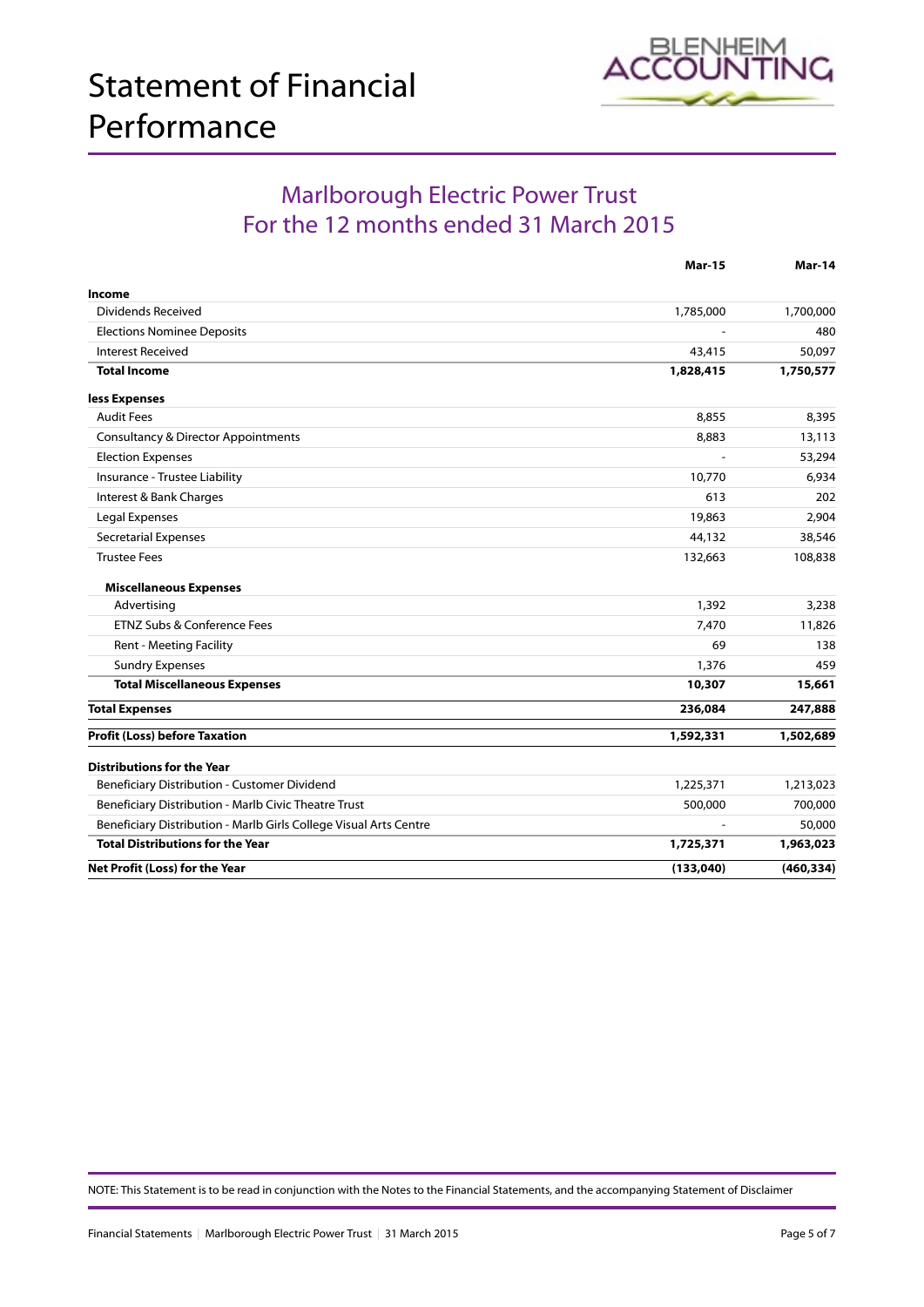<span id="page-5-0"></span>



### Marlborough Electric Power Trust As at 31 March 2015

|                              | 31 Mar 2015 | 31 Mar 2014 |
|------------------------------|-------------|-------------|
| <b>Equity</b>                |             |             |
| Opening Balance              | 259,843,866 | 252,851,200 |
| plus movement for the year   |             |             |
| <b>Current Year Earnings</b> | (133,040)   | (460, 334)  |
| <b>Revaluation Reserves</b>  | 75,358,000  | 7,453,000   |
| Total movement for the year  | 75,224,960  | 6,992,666   |
| <b>Total Equity</b>          | 335,068,827 | 259,843,866 |